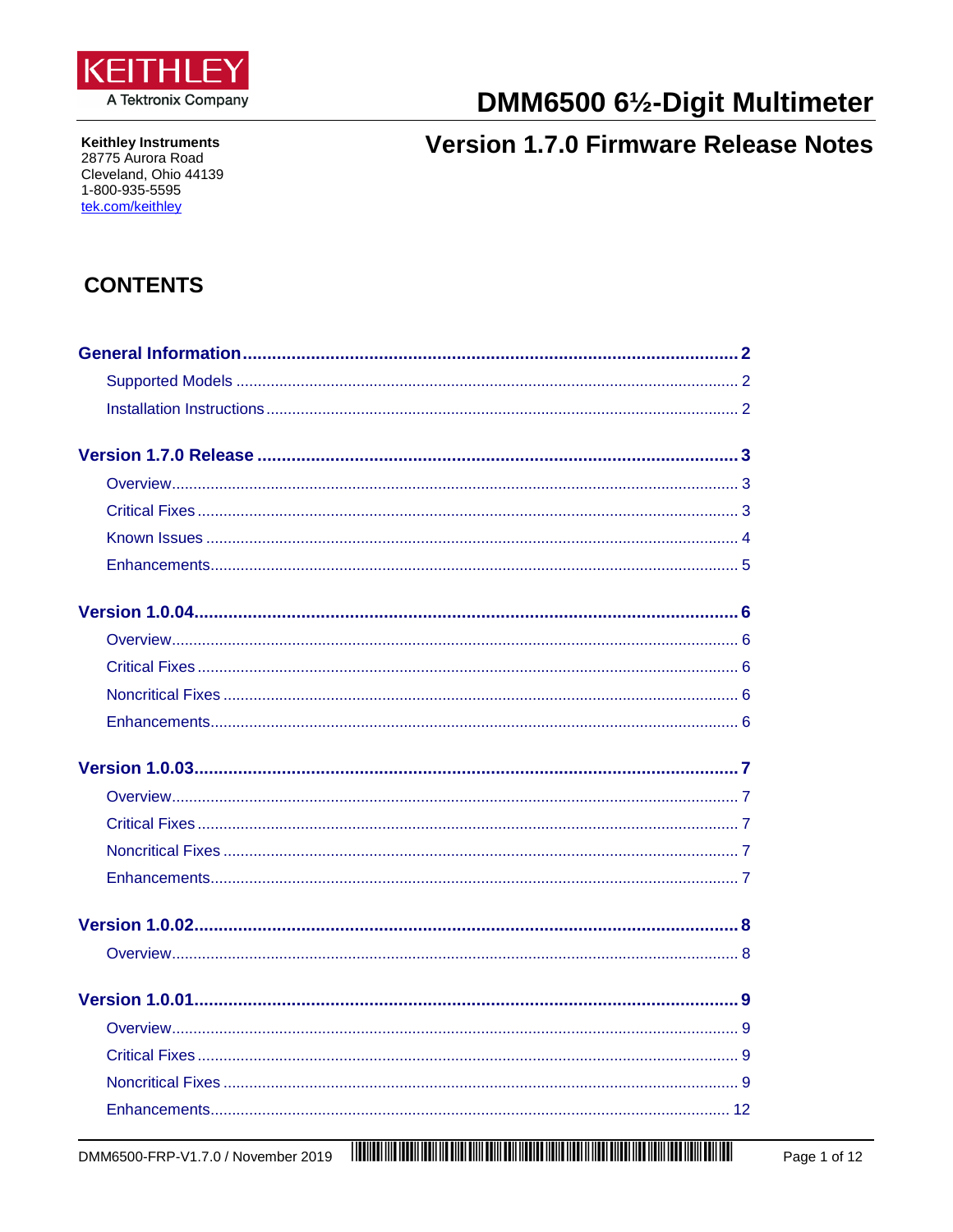### <span id="page-1-0"></span>**GENERAL INFORMATION**

#### **SUPPORTED MODELS**

This firmware is used on the following Keithley Instruments product models:

Model DMM6500 6½-Digit Multimeter

#### <span id="page-1-1"></span>**INSTALLATION INSTRUCTIONS**

#### **Firmware upgrade and downgrade instructions**

**Do not turn off power or remove the USB flash drive until the upgrade process is complete.**

#### *From the front panel:*

- 1. Copy the firmware upgrade file (. upg file) to a USB flash drive.
- 2. Verify that the upgrade file is in the root subdirectory of the flash drive and that it is the only firmware file in that location.
- 3. Disconnect any terminals that are attached to the instrument.
- 4. Turn the instrument power off. Wait a few seconds.
- 5. Turn the instrument power on.
- 6. Insert the flash drive into the USB port on the front panel of the instrument.
- 7. From the instrument front panel, press the **MENU** key.
- 8. Under System, select **Info/Manage**.
- 9. Choose an upgrade option:
	- To upgrade to a newer version of firmware: Select **Upgrade to New**.
	- To return to a previous version of firmware: Select **Downgrade to Older**.
- 10. When the upgrade is complete, reboot the instrument.

A message is displayed while the upgrade is in progress.

For additional firmware installation instructions, refer to the "Upgrading the firmware" topic in the "Maintenance" section of the *Model DMM6500 6½-Digit Multimeter Reference Manual* (document number DMM6500-901-01). This manual is available online at [tek.com/keithley.](https://www.tek.com/keithley)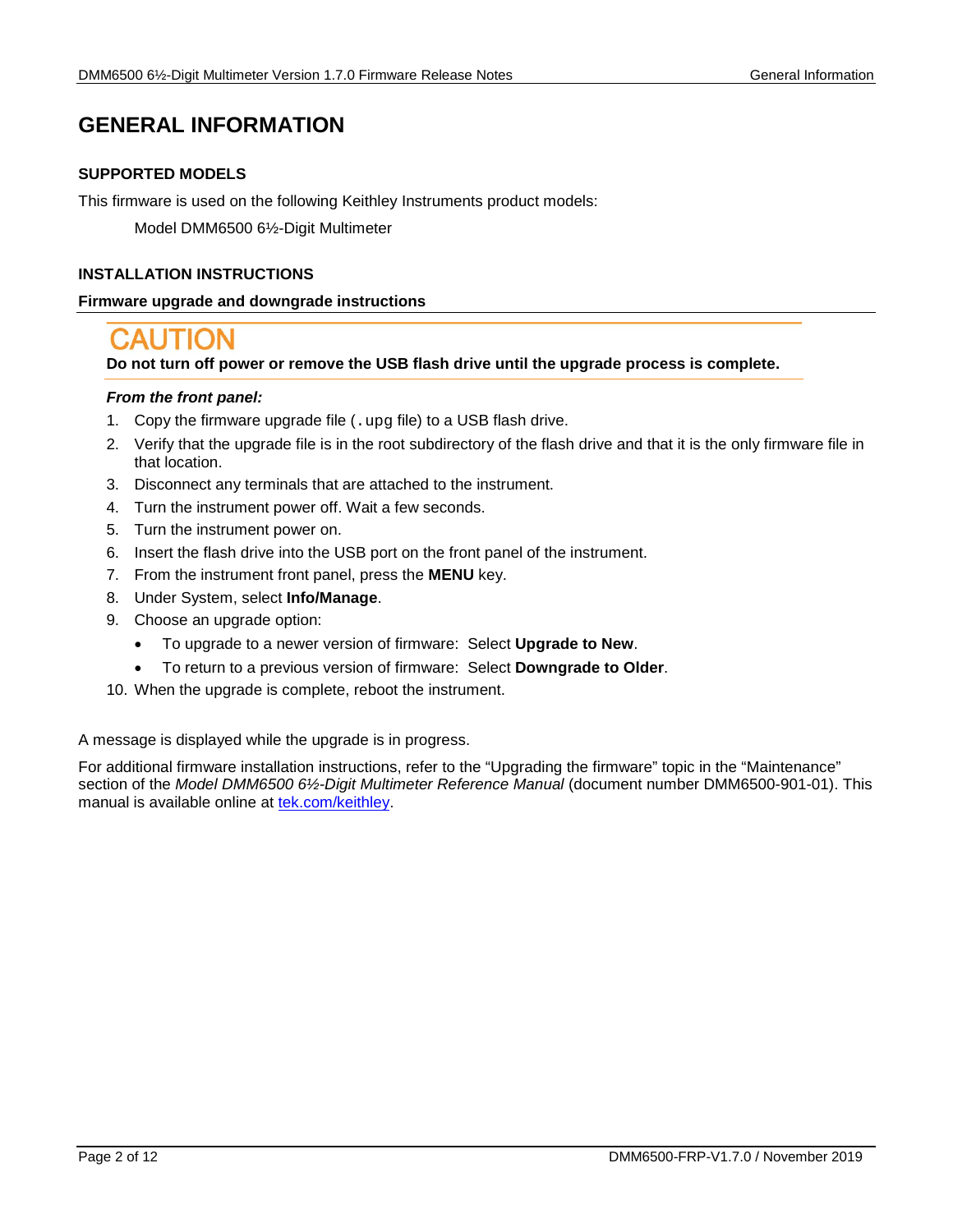### <span id="page-2-0"></span>**VERSION 1.7.0 RELEASE**

#### <span id="page-2-1"></span>**OVERVIEW**

Version 1.7.0 is a significant maintenance firmware release for the DMM6500 that brings numerous updates along with stability and reliability improvements. See the *Model DMM6500 6½-Digit Multimeter Reference Manual*  (document number DMM6500-901-01) for more information.

#### <span id="page-2-2"></span>**CRITICAL FIXES**

| <b>Reference number:</b> | AR55036, AR62150, NS-339                                                                                                                                                                                                                                                                                           |
|--------------------------|--------------------------------------------------------------------------------------------------------------------------------------------------------------------------------------------------------------------------------------------------------------------------------------------------------------------|
| Symptom:                 | Repeated creation and deletion of user-defined buffers may cause out-of-memory<br>errors. Error messages indicating the maximum size for buffers being created are<br>wrong and provide misleading guidance.                                                                                                       |
| <b>Resolution:</b>       | Reading buffer memory management now allows users to easily allocate the<br>largest size available when creating a reading buffer. Documentation has been<br>clarified to explain the creation process. Improved buffer memory management<br>also greatly reduces the possibility of getting out-of-memory errors. |
| <b>Reference number:</b> | AR56349, AR60259, NS-929                                                                                                                                                                                                                                                                                           |
| Symptom:                 | USB communication issues.                                                                                                                                                                                                                                                                                          |
| <b>Resolution:</b>       | To better accommodate the variety of VISA installation options available to users,<br>the STALLing USBTMC is not active as it had been before.                                                                                                                                                                     |
| Reference number:        | AR61116, AR62660, NS-529, NS-1558                                                                                                                                                                                                                                                                                  |
| Symptom:                 | Repeatedly saving a buffer to a file on a USB flash drive using the<br>buffer.saveappend command eventually causes Error 2203, "Cannot open<br>file."                                                                                                                                                              |
| <b>Resolution:</b>       | This issue has been corrected.                                                                                                                                                                                                                                                                                     |
| Reference number:        | AR62310                                                                                                                                                                                                                                                                                                            |
| Symptom:                 | Exercising various combinations of front panel settings for the Event Log may<br>cause the front panel to lock up.                                                                                                                                                                                                 |
| <b>Resolution:</b>       | This issue has been corrected.                                                                                                                                                                                                                                                                                     |
| Reference number:        | AR61734, NS-1097                                                                                                                                                                                                                                                                                                   |
| Symptom:                 | Pressing shortcut while swipe screen is moving causes the instrument to become<br>inoperable.                                                                                                                                                                                                                      |
| <b>Resolution:</b>       | This issue has been resolved.                                                                                                                                                                                                                                                                                      |
| <b>Reference number:</b> | AR61766, NS-1049                                                                                                                                                                                                                                                                                                   |
| Symptom:                 | Graph is unresponsive to touch after some screen input sequences.                                                                                                                                                                                                                                                  |
| <b>Resolution:</b>       | This issue has been corrected.                                                                                                                                                                                                                                                                                     |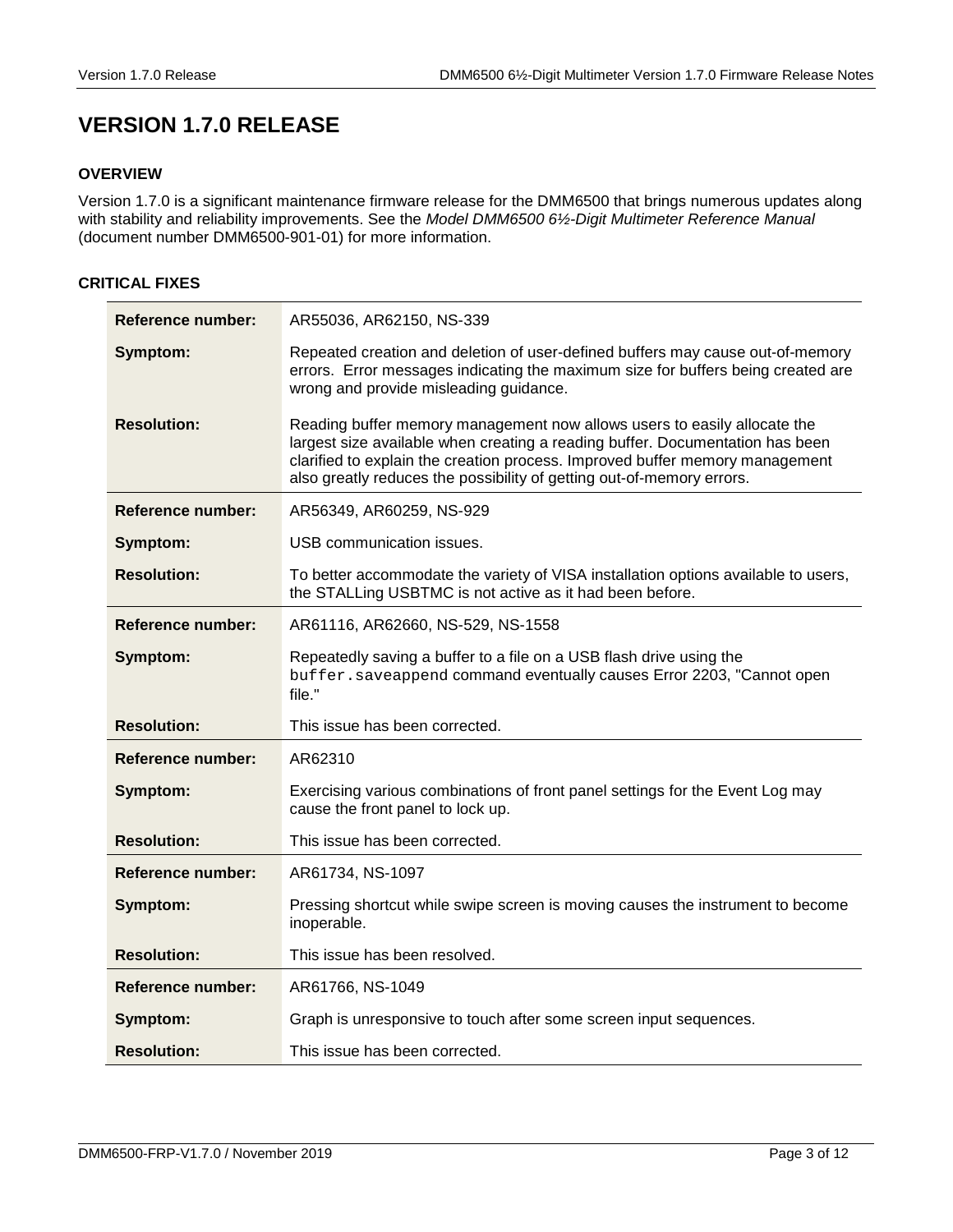| Reference number:        | AR61925, NS-1108                                                                                                                                                                                                                                                                      |
|--------------------------|---------------------------------------------------------------------------------------------------------------------------------------------------------------------------------------------------------------------------------------------------------------------------------------|
| Symptom:                 | Manual scaling of histogram display does not work correctly.                                                                                                                                                                                                                          |
| <b>Resolution:</b>       | This issue has been resolved.                                                                                                                                                                                                                                                         |
| Reference number:        | AR62144, NS-879                                                                                                                                                                                                                                                                       |
| Symptom:                 | Touching the swipe screen while maximizing or minimizing the swipe screen may<br>cause the instrument to become inoperable.                                                                                                                                                           |
| <b>Resolution:</b>       | This issue has been resolved.                                                                                                                                                                                                                                                         |
| Reference number:        | AR62394, NS-1384                                                                                                                                                                                                                                                                      |
| Symptom:                 | Instrument may lock up using LAN and 2000 SCPI mode.                                                                                                                                                                                                                                  |
| <b>Resolution:</b>       | Eliminated timeout caused by $*$ trg in corner-case race condition immediately<br>following *init.                                                                                                                                                                                    |
| <b>Reference number:</b> | AR62632, NS-647, NS-682, KS-2983                                                                                                                                                                                                                                                      |
| Symptom:                 | Fast continuous streaming of data (at rates > 50 kS/s) results in report of buffer<br>overrun condition.                                                                                                                                                                              |
| <b>Resolution:</b>       | Enhancements have been made in firmware to better support streaming to the<br>computer while using digitizing, however, hardware limitations are still present.<br>The KickStart software provides the framework and code to help the user achieve<br>50 kS/s runs for up to 5 hours. |
| Reference number:        | AR62869, NS-1771                                                                                                                                                                                                                                                                      |
| Symptom:                 | Instrument may slow down or become inoperable storing data to a USB flash<br>drive in scan mode.                                                                                                                                                                                      |
| <b>Resolution:</b>       | This issue has been resolved.                                                                                                                                                                                                                                                         |

#### <span id="page-3-0"></span>**KNOWN ISSUES**

| Reference number: | NS-1386                                                                                                                                                                                                                              |
|-------------------|--------------------------------------------------------------------------------------------------------------------------------------------------------------------------------------------------------------------------------------|
| Symptom:          | Errors and mis-aligned information may be displayed if you are using applications<br>designed for earlier versions of firmware                                                                                                       |
| Workaround:       | Download updated applications from the tek.com/keithley website and install<br>them on the instrument.                                                                                                                               |
| Reference number: | AR61781, NS-1002, NS-1048                                                                                                                                                                                                            |
| Symptom:          | Speed issues when using the ACV, Frequency, and Period functions.                                                                                                                                                                    |
| Workaround:       | To improve measurement speed, select a fixed range instead of the automatic<br>range or use a higher detector bandwidth. For frequency and period<br>measurements, select a specific threshold range instead of the automatic range. |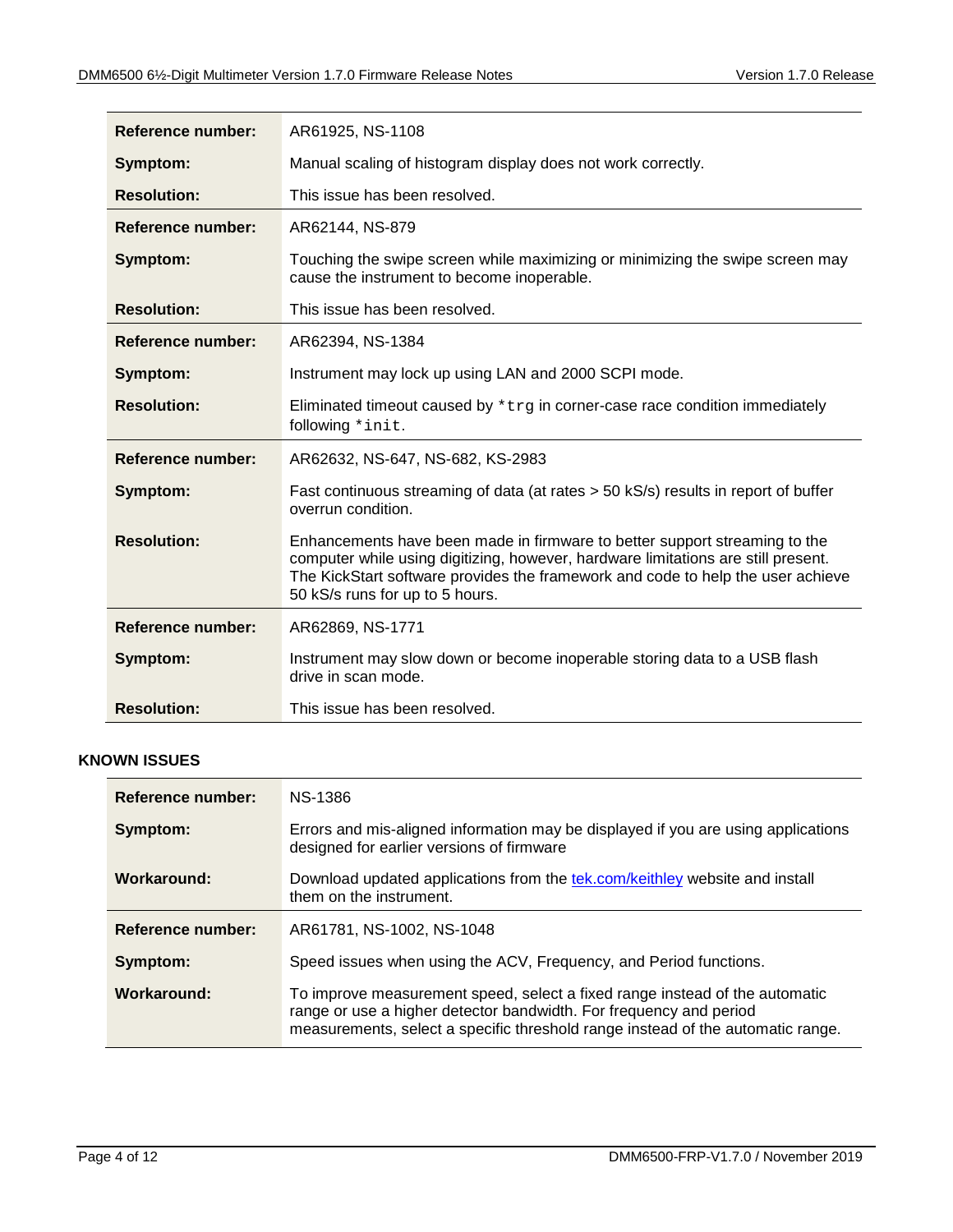| <b>Reference number:</b> | AR62218, NS-1241                                                                                                                     |
|--------------------------|--------------------------------------------------------------------------------------------------------------------------------------|
| Symptom:                 | Rapidly changing the Quickset performance slider between medium and fast<br>settings can result in the slider becoming unresponsive. |
| Workaround:              | Switch to another screen and back to Quickset.                                                                                       |

#### <span id="page-4-0"></span>**ENHANCEMENTS**

| <b>Category</b> | <b>Reading buffers</b>                                                                                                                                                                     |
|-----------------|--------------------------------------------------------------------------------------------------------------------------------------------------------------------------------------------|
|                 | Reading buffer memory management now allows users to easily allocate the largest<br>$\bullet$<br>size available when creating a reading buffer.                                            |
|                 | Added a method to clear the active buffer by pressing the MENU $+$ EXIT keys.<br>$\bullet$                                                                                                 |
|                 | When selecting the active buffer, an option now exists to create a new user buffer.<br>$\bullet$                                                                                           |
|                 | Added the display.activebuffer TSP remote command and<br>$\bullet$<br>DISPlay: BUFFer: ACTive SCPI command to specify the active buffer for the<br>instrument using remote commands.       |
| <b>Category</b> | <b>Configuration lists</b>                                                                                                                                                                 |
|                 | Added the ability to use remote commands to store inactive measure function<br>$\bullet$<br>settings in a configuration list index.                                                        |
|                 | Added the ability to use remote commands to query or configure inactive measure<br>$\bullet$<br>function attributes.                                                                       |
| <b>Category</b> | <b>New commands and options</b>                                                                                                                                                            |
|                 | Added a method to automatically install any scripts to internal storage memory that<br>$\bullet$<br>reside in an autoinstall directory on the USB drive when inserted into the instrument. |
|                 |                                                                                                                                                                                            |
|                 | Added $f_s$ . * TSP commands for accessing and managing file system settings.<br>$\bullet$                                                                                                 |
|                 | Added remote commands to set continuous measurement.<br>$\bullet$                                                                                                                          |
|                 | Added an outside high/low limit option for scan monitor mode.<br>$\bullet$                                                                                                                 |
| <b>Category</b> | Ease of use                                                                                                                                                                                |
|                 | Graph and Histogram settings are now shared for ease of viewing data between the<br>$\bullet$<br>two screens. Also added other graphing enhancements.                                      |
| <b>Category</b> | <b>General changes</b>                                                                                                                                                                     |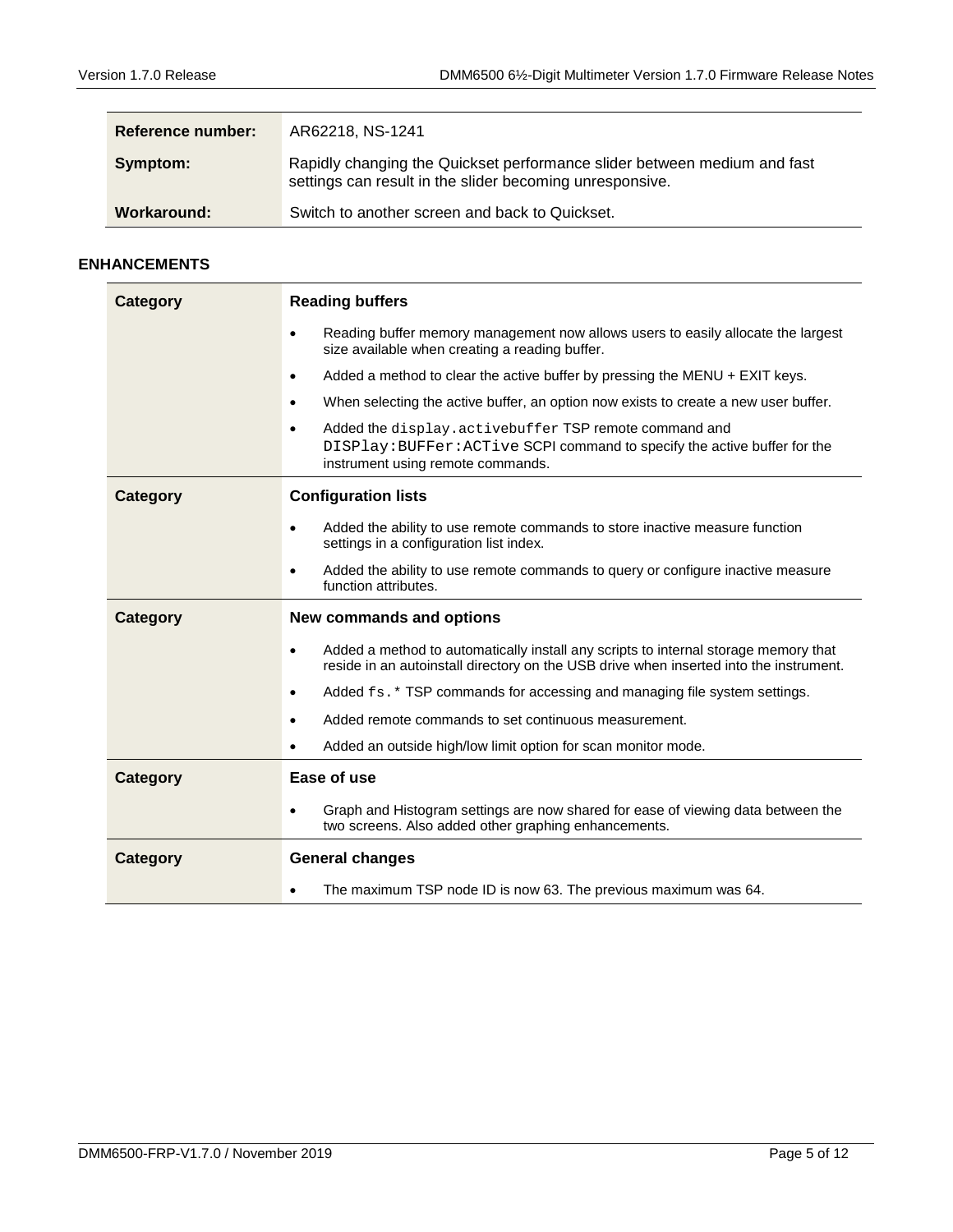#### <span id="page-5-1"></span><span id="page-5-0"></span>**OVERVIEW**

Version 1.0.04 is a maintenance release of the DMM6500 firmware. This release includes one critical fix and one noncritical fix.

#### <span id="page-5-2"></span>**CRITICAL FIXES**

| Reference number:  | NS-1094                                                                                                                        |
|--------------------|--------------------------------------------------------------------------------------------------------------------------------|
| Symptom:           | Input overload protection triggered on one channel caused overflow readings on<br>subsequent channels during high-speed scans. |
| <b>Resolution:</b> | This issue has been corrected.                                                                                                 |

#### <span id="page-5-3"></span>**NONCRITICAL FIXES**

| Reference number:  | <b>NS-1217</b>                                                                                                                                                           |
|--------------------|--------------------------------------------------------------------------------------------------------------------------------------------------------------------------|
| Symptom:           | The channel delay when using the Model 2000-SCAN, 2001-SCAN, and<br>2001-TC-SCAN Scanner cards is shorter than expected. The delay is only 90% of<br>the specific value. |
| <b>Resolution:</b> | This issue has been corrected.                                                                                                                                           |

### <span id="page-5-4"></span>**ENHANCEMENTS**

There were no enhancements included in this release. See the "Critical fixes" sections for more information about release content.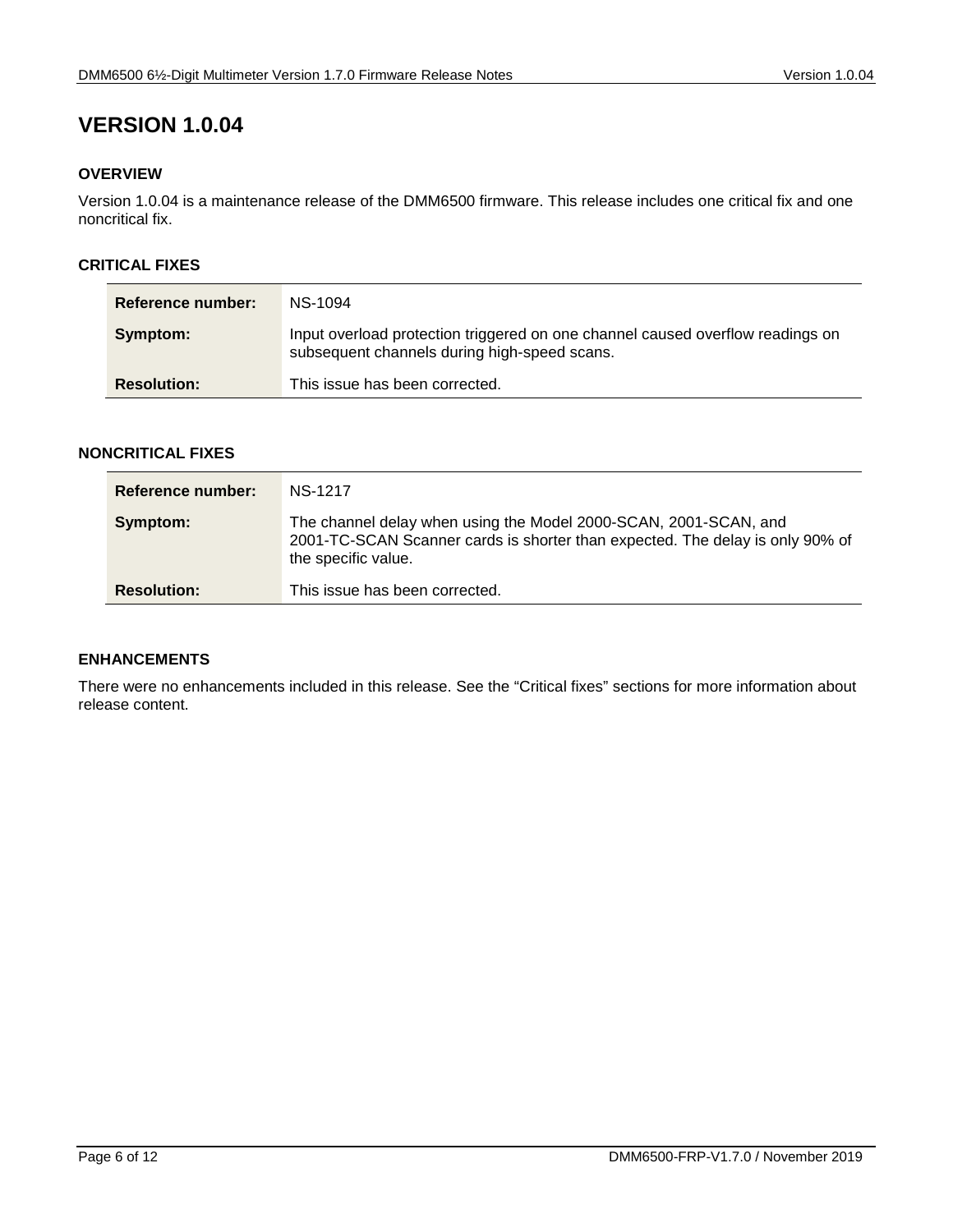#### <span id="page-6-1"></span><span id="page-6-0"></span>**OVERVIEW**

Version 1.0.03 is a maintenance release of the DMM6500 firmware. This release includes one critical fix and several noncritical fixes.

#### <span id="page-6-2"></span>**CRITICAL FIXES**

There were no "Critical fixes" included in this release. See the "Noncritical fixes" section for more information about release content.

| Reference number:        | <b>NS-867</b>                                                                                                                                              |
|--------------------------|------------------------------------------------------------------------------------------------------------------------------------------------------------|
| Symptom:                 | In emulation mode, setting an aperture larger than allowed by native mode<br>commands causes an error -222, "Parameter data out of range" to be generated. |
| <b>Resolution:</b>       | The instrument will record and report the aperture selected, but will internally use<br>the largest aperture supported.                                    |
| Reference number:        | <b>NS-929</b>                                                                                                                                              |
|                          | NS-1016                                                                                                                                                    |
| Symptom:                 | The instrument does not respond properly when using Keysight VISA in some<br>applications.                                                                 |
| <b>Resolution:</b>       | This issue has been corrected.                                                                                                                             |
| <b>Reference number:</b> | <b>NS-1162</b>                                                                                                                                             |
| Symptom:                 | When writing to the Accessory Card DIO as an output port the 6 outputs transition<br>at different times rather than simultaneously.                        |
| <b>Resolution:</b>       | The issue has been corrected.                                                                                                                              |

#### <span id="page-6-3"></span>**NONCRITICAL FIXES**

#### <span id="page-6-4"></span>**ENHANCEMENTS**

There were no enhancements included in this release. See the "Noncritical fixes" sections for more information about release content.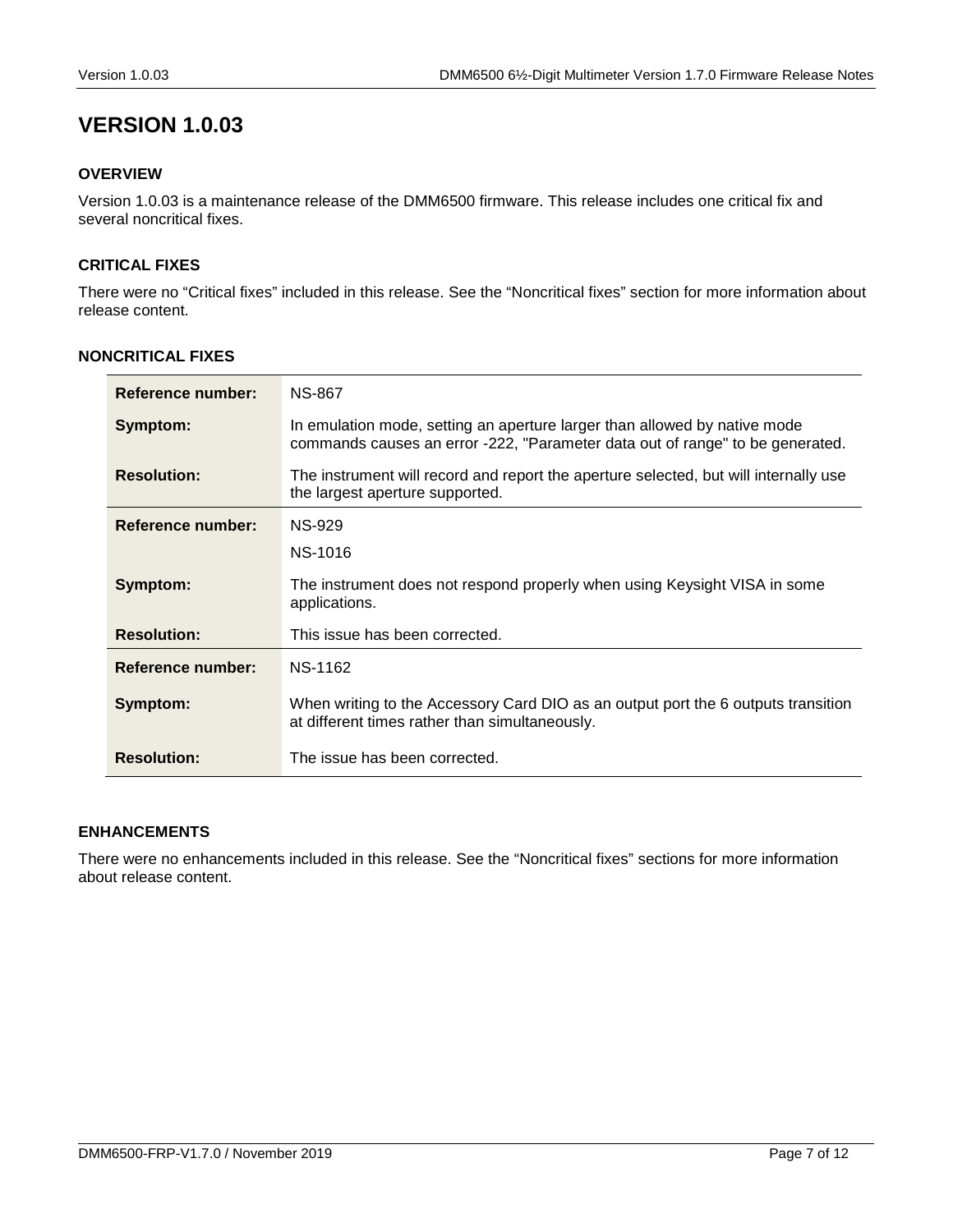#### <span id="page-7-1"></span><span id="page-7-0"></span>**OVERVIEW**

This Firmware Release is a result of changes to the internal production process. There were no issues or concerns that needed to be addressed in this release.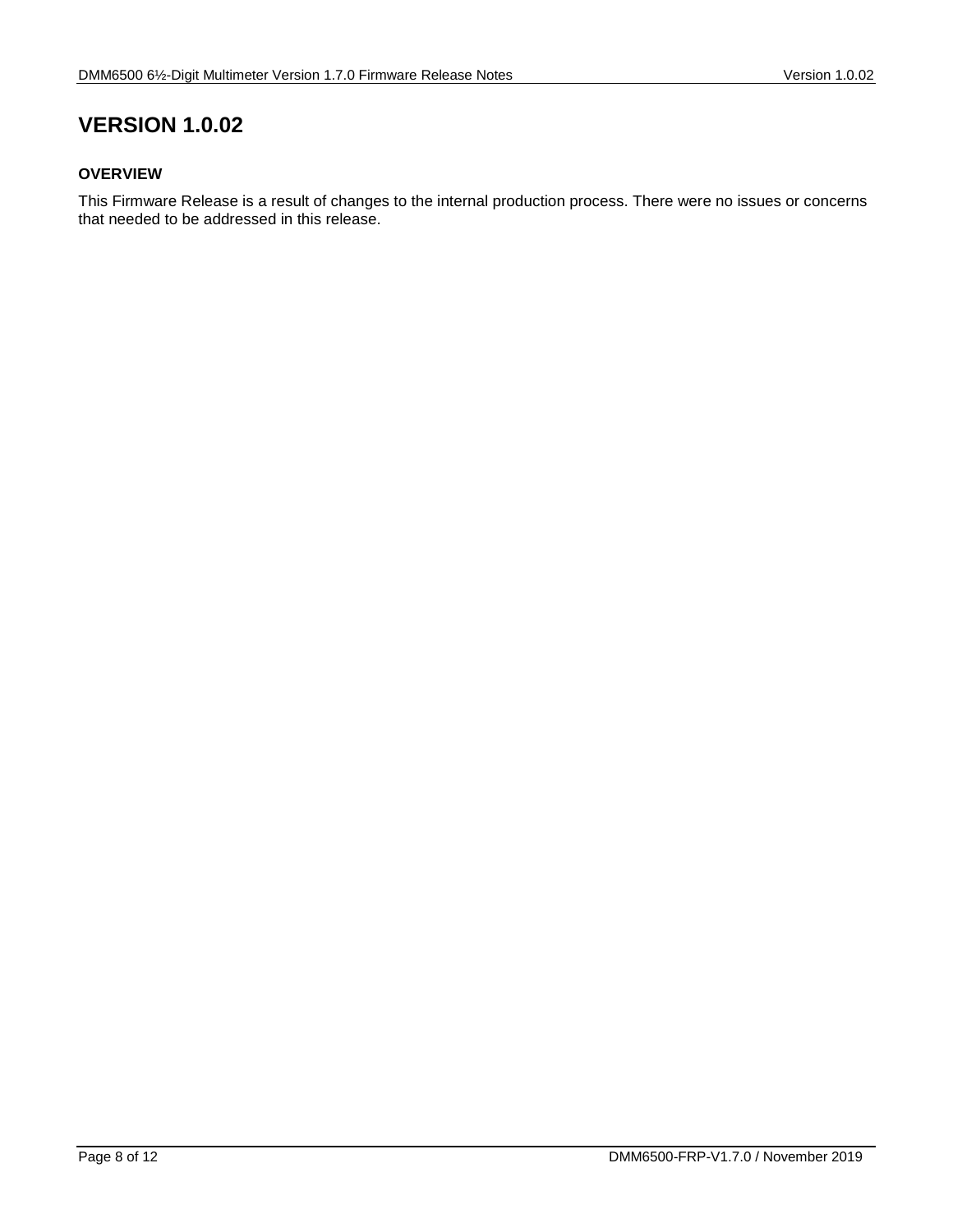#### <span id="page-8-1"></span><span id="page-8-0"></span>**OVERVIEW**

Version 1.0.01 is a maintenance release of the DMM6500 firmware. This release includes two critical fixes and several noncritical fixes.

#### <span id="page-8-2"></span>**CRITICAL FIXES**

| Reference number:        | NIHK-6215                                                                                                                                                                                                                                                                                                                                                                                                              |
|--------------------------|------------------------------------------------------------------------------------------------------------------------------------------------------------------------------------------------------------------------------------------------------------------------------------------------------------------------------------------------------------------------------------------------------------------------|
| Symptom:                 | In any emulation mode, a 4-wire reading may incorrectly return an overflow.                                                                                                                                                                                                                                                                                                                                            |
| <b>Resolution:</b>       | In all emulation modes, 4-wire readings return the correct reading.                                                                                                                                                                                                                                                                                                                                                    |
| <b>Reference number:</b> | NIHK-6331                                                                                                                                                                                                                                                                                                                                                                                                              |
| Symptom:                 | Using the Keithley Model 7701, 7706, or 7708 to make measurements may result<br>in overflows and inaccuracies when, without opening all of the channels in<br>between, you make a 2-wire measurement followed by a 4-wire measurement or<br>a 4-wire measurement followed by a 2-wire measurement. A scan with both 2-<br>wire and 4-wire measurements may be inaccurate after the change-in-function<br>has occurred. |
|                          | A scan with a single function, either 2-wire or 4-wire measurements, would<br>contain accurate measurements. The USB interface may exhibit lockups when<br>used for extended periods.                                                                                                                                                                                                                                  |
| <b>Resolution:</b>       | The 7701, 7706, or 7708 now make accurate measurements for all combinations<br>of 2-wire and 4-wire measurements, whether in a scan, script, or from the display.                                                                                                                                                                                                                                                      |

### <span id="page-8-3"></span>**NONCRITICAL FIXES**

| Reference number:        | <b>NIHK-4779</b>                                                                                                                                                  |
|--------------------------|-------------------------------------------------------------------------------------------------------------------------------------------------------------------|
| Symptom:                 | The USB interface may exhibit lockups when used for extended periods.                                                                                             |
| <b>Resolution:</b>       | The USB interface has been changed to improve performance, status byte<br>responsiveness, and long-term reliability. There is no impact to VISA<br>compatibility. |
| Reference number:        | NIHK-6176                                                                                                                                                         |
| Symptom:                 | Using the infinite count in a trigger model can yield unexpected results.                                                                                         |
| <b>Resolution:</b>       | The use of an infinite count in a trigger model has been improved and functions<br>as expected.                                                                   |
| <b>Reference number:</b> | NIHK-6183, NIHK-6204, NIHK-6211                                                                                                                                   |
| Symptom:                 | When the KTTI-GPIB card is installed and GPIB communications are used, the<br>SRQ line on the GPIB interface is not functional                                    |
| <b>Resolution:</b>       | The SRQ line is now properly driven on the GPIB interface.                                                                                                        |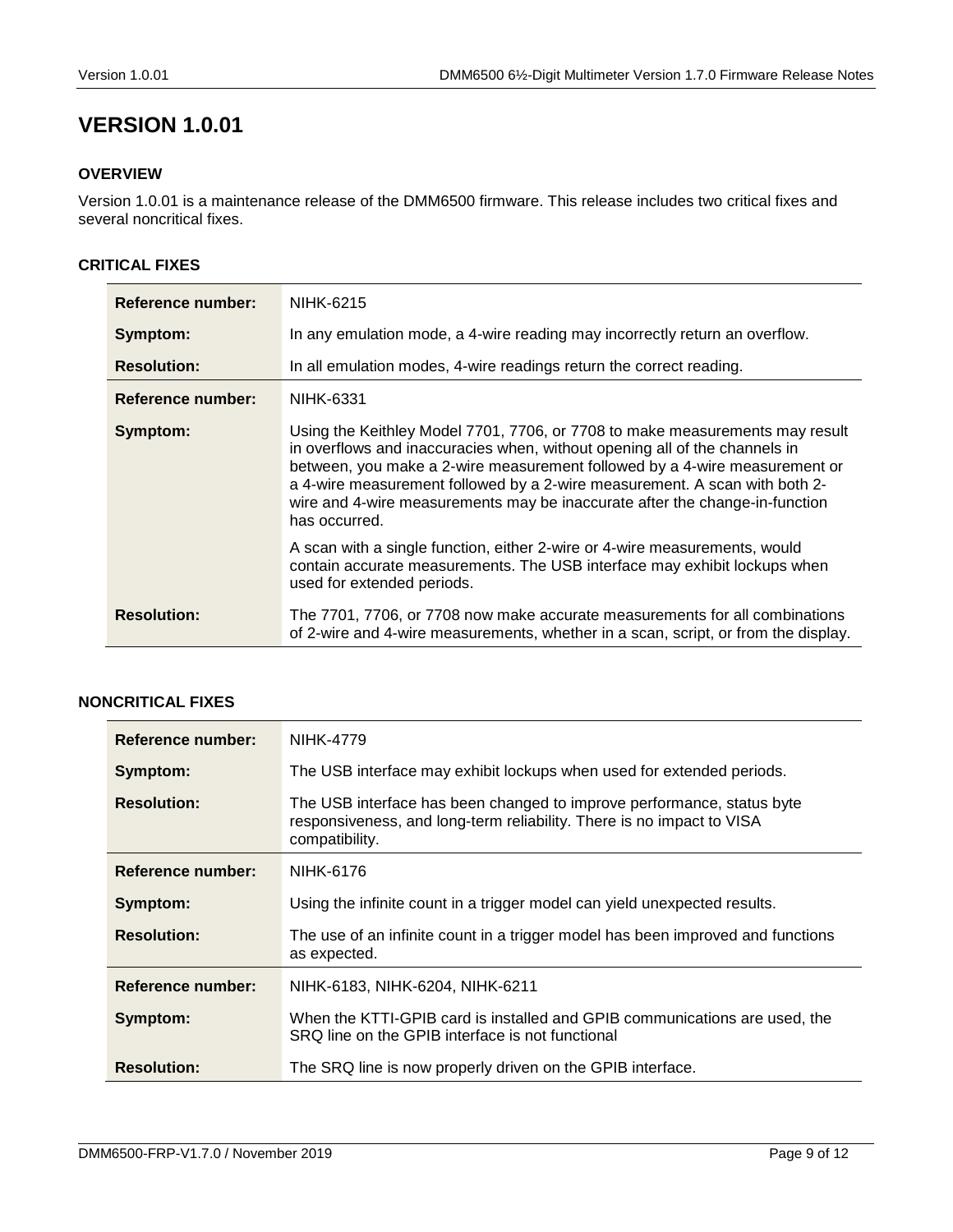| <b>Reference number:</b> | NIHK-6184                                                                                                                                                                                                                                                                                                                                                                                                                                                                                                                                                                                                                                                  |
|--------------------------|------------------------------------------------------------------------------------------------------------------------------------------------------------------------------------------------------------------------------------------------------------------------------------------------------------------------------------------------------------------------------------------------------------------------------------------------------------------------------------------------------------------------------------------------------------------------------------------------------------------------------------------------------------|
| Symptom:                 | Frequent switching using the FRONT/REAR TERMINALS switch may make the<br>instrument inoperable.                                                                                                                                                                                                                                                                                                                                                                                                                                                                                                                                                            |
| <b>Resolution:</b>       | The switching between front and rear terminals has been improved.                                                                                                                                                                                                                                                                                                                                                                                                                                                                                                                                                                                          |
| <b>Reference number:</b> | <b>NIHK-6242</b>                                                                                                                                                                                                                                                                                                                                                                                                                                                                                                                                                                                                                                           |
| Symptom:                 | When the instrument is emulating the Keithley Model 2700 the instrument uses a<br>different version of the moving average filter than the actual Keithley Model 2700<br>or 2701.                                                                                                                                                                                                                                                                                                                                                                                                                                                                           |
| <b>Resolution:</b>       | Emulation of the Keithley Model 2700 and 2701 now uses the same version of the<br>moving average filter as the original products. This type of filter is also available in<br>non-emulation modes under the name Hybrid Average filter. Channels do not<br>support the hybrid filter type.                                                                                                                                                                                                                                                                                                                                                                 |
|                          | A hybrid filter combines characteristics of the repeating and moving filter types. A<br>hybrid filter always averages an entire window of readings before returning the<br>requested filtered reading. If the window is empty when the first reading is<br>triggered, multiple readings are made to fill the window, after which the single<br>requested filtered reading is returned. This process may take longer than a single<br>reading. Once the window is filled, subsequent triggers make a single reading,<br>add it to the window, and return the single requested filtered reading. This<br>process will take the duration of a single reading. |
|                          | The TSP and SCPI commands for these filter-type options are<br>dmm.measure.filter.type = dmm.FILTER_HYBRID_AVG and<br>[SENSe[1]]: <function>:AVERage:TCONtrol:HYBRid.</function>                                                                                                                                                                                                                                                                                                                                                                                                                                                                           |
| <b>Reference number:</b> | <b>NIHK-3957</b>                                                                                                                                                                                                                                                                                                                                                                                                                                                                                                                                                                                                                                           |
| <b>Enhancement:</b>      | When the EXIT key is pressed, the previous screen becomes active. Previously,<br>the instrument returned to the menu screen.                                                                                                                                                                                                                                                                                                                                                                                                                                                                                                                               |
| <b>Reference number:</b> | <b>NIHK-5778</b>                                                                                                                                                                                                                                                                                                                                                                                                                                                                                                                                                                                                                                           |
| <b>Resolution:</b>       | The scan time for scans with a count greater than one and autoranged functions<br>has been improved. The instrument now retains the range learned from the first<br>scan iteration and uses it as a basis for delays and ranging on subsequent scans.<br>Previously, only worse case values were considered.                                                                                                                                                                                                                                                                                                                                               |
| <b>Reference number:</b> | <b>NIHK-6156</b>                                                                                                                                                                                                                                                                                                                                                                                                                                                                                                                                                                                                                                           |
| <b>Resolution:</b>       | SCPI commands were added to programmatically control the display's active<br>reading buffer and watch list. Additional documentation can be found in the latest<br>reference manual under the : DISPlay: WATch: CHANnels and<br>: DISPlay: BUFFer: ACTive commands.                                                                                                                                                                                                                                                                                                                                                                                        |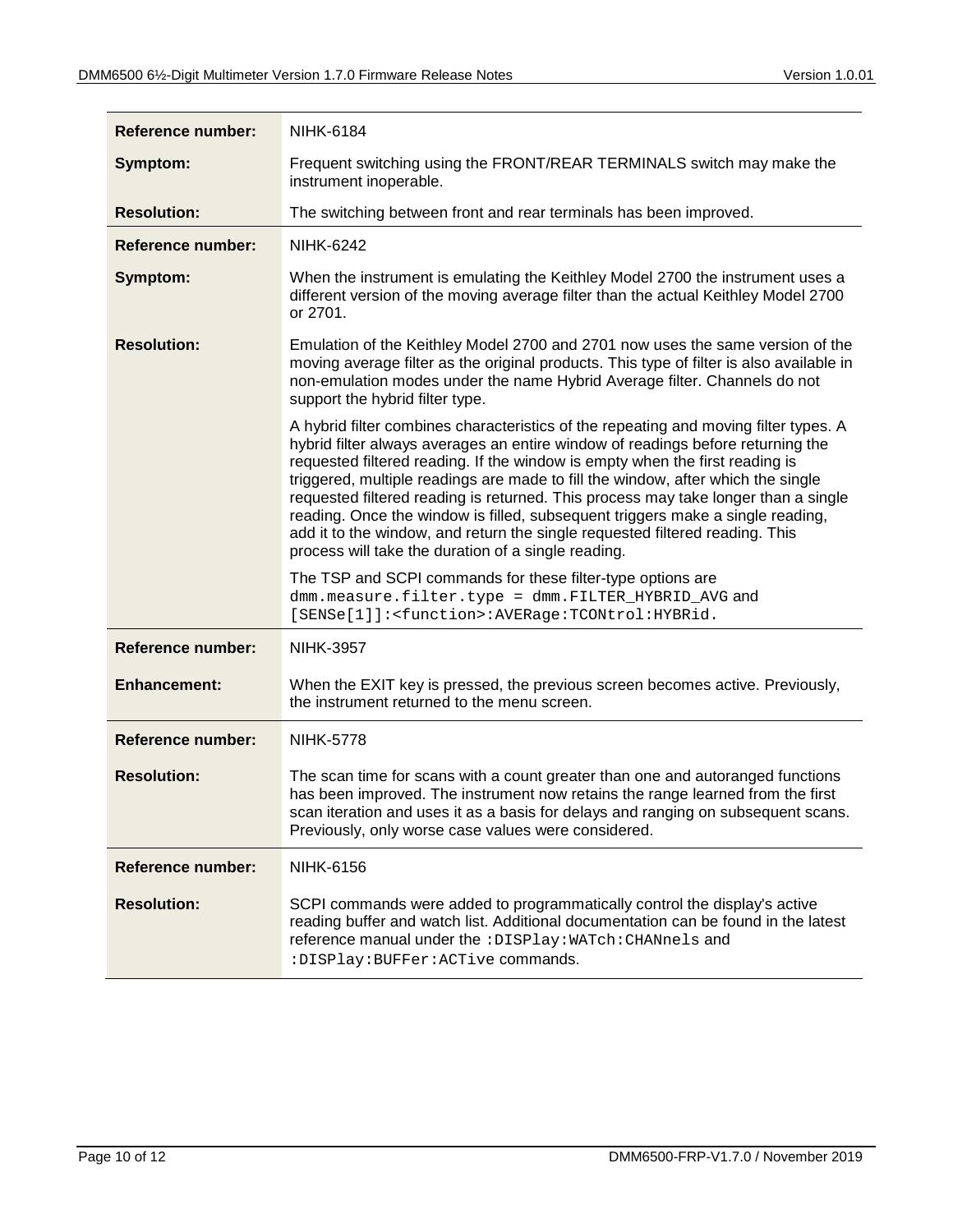| <b>Reference Number</b>  | <b>NIHK-6158</b>                                                                                                                                                                                                                                                                                                                                                                                                                                                                                                                                         |
|--------------------------|----------------------------------------------------------------------------------------------------------------------------------------------------------------------------------------------------------------------------------------------------------------------------------------------------------------------------------------------------------------------------------------------------------------------------------------------------------------------------------------------------------------------------------------------------------|
| <b>Enhancement</b>       | The Reset Popups button on the Event Log screen and Log Settings tab now<br>clears the error log of any suppressed warning popups. When a warning event<br>occurs, the user interface displays a popup. You can suppress the popup so that<br>subsequent warnings do not generate a popup. Previously, the suppression list<br>could not be cleared.                                                                                                                                                                                                     |
| <b>Reference number:</b> | <b>NIHK-6168</b>                                                                                                                                                                                                                                                                                                                                                                                                                                                                                                                                         |
| <b>Enhancement:</b>      | SCPI now allows the use of the dBm unit in a writable buffer. Additional<br>documentation can be found in the latest reference manual under the<br>: TRACE: WRITE: FORMAT command.                                                                                                                                                                                                                                                                                                                                                                       |
| Reference number:        | NIHK-6171, NIHK-6172                                                                                                                                                                                                                                                                                                                                                                                                                                                                                                                                     |
| <b>Enhancement:</b>      | A moving average filter is no longer allowed as a filter type on a channel. The<br>moving average filter makes a reading, averages it with a previous set of<br>readings, and returns the result. This can yield unexpected results during a scan<br>because the averaged readings will not be sequential in time. To prevent<br>inadvertent errors, this option has been removed for channels. It is still available<br>for normal DMM usage.                                                                                                           |
| <b>Reference number:</b> | <b>NIHK-6195</b>                                                                                                                                                                                                                                                                                                                                                                                                                                                                                                                                         |
| <b>Enhancement:</b>      | The time taken to switch functions using the front panel has been reduced<br>substantially across all function.                                                                                                                                                                                                                                                                                                                                                                                                                                          |
| <b>Reference number:</b> | <b>NIHK-6213</b>                                                                                                                                                                                                                                                                                                                                                                                                                                                                                                                                         |
| <b>Enhancement:</b>      | All emulation modes now support a beeper for continuity and limits.                                                                                                                                                                                                                                                                                                                                                                                                                                                                                      |
| <b>Reference number:</b> | NIHK-6221, NIHK-6236                                                                                                                                                                                                                                                                                                                                                                                                                                                                                                                                     |
| <b>Enhancement:</b>      | The scan screen menu has been changed as follows. The command Create New<br>has been renamed to Create New List. Save has been renamed to Save System.<br>The functionality is the same. There are two additional menu entries. The first is<br>Reset Scan Settings, which clears the scan list and resets all settings associated<br>with a scan, but not DMM settings. The other is Reset System, which redirects<br>you to System Info and Management where the Reset button, which resets the<br>entire instrument to power-on defaults, is located. |
| <b>Reference number:</b> | <b>NIHK-6258</b>                                                                                                                                                                                                                                                                                                                                                                                                                                                                                                                                         |
| <b>Enhancement:</b>      | TCP/IP communication speeds have been improved for short packets.                                                                                                                                                                                                                                                                                                                                                                                                                                                                                        |
| Reference number:        | <b>NIHK-6277</b>                                                                                                                                                                                                                                                                                                                                                                                                                                                                                                                                         |
| <b>Enhancement:</b>      | All emulation modes now support a beeper for continuity and limits.                                                                                                                                                                                                                                                                                                                                                                                                                                                                                      |